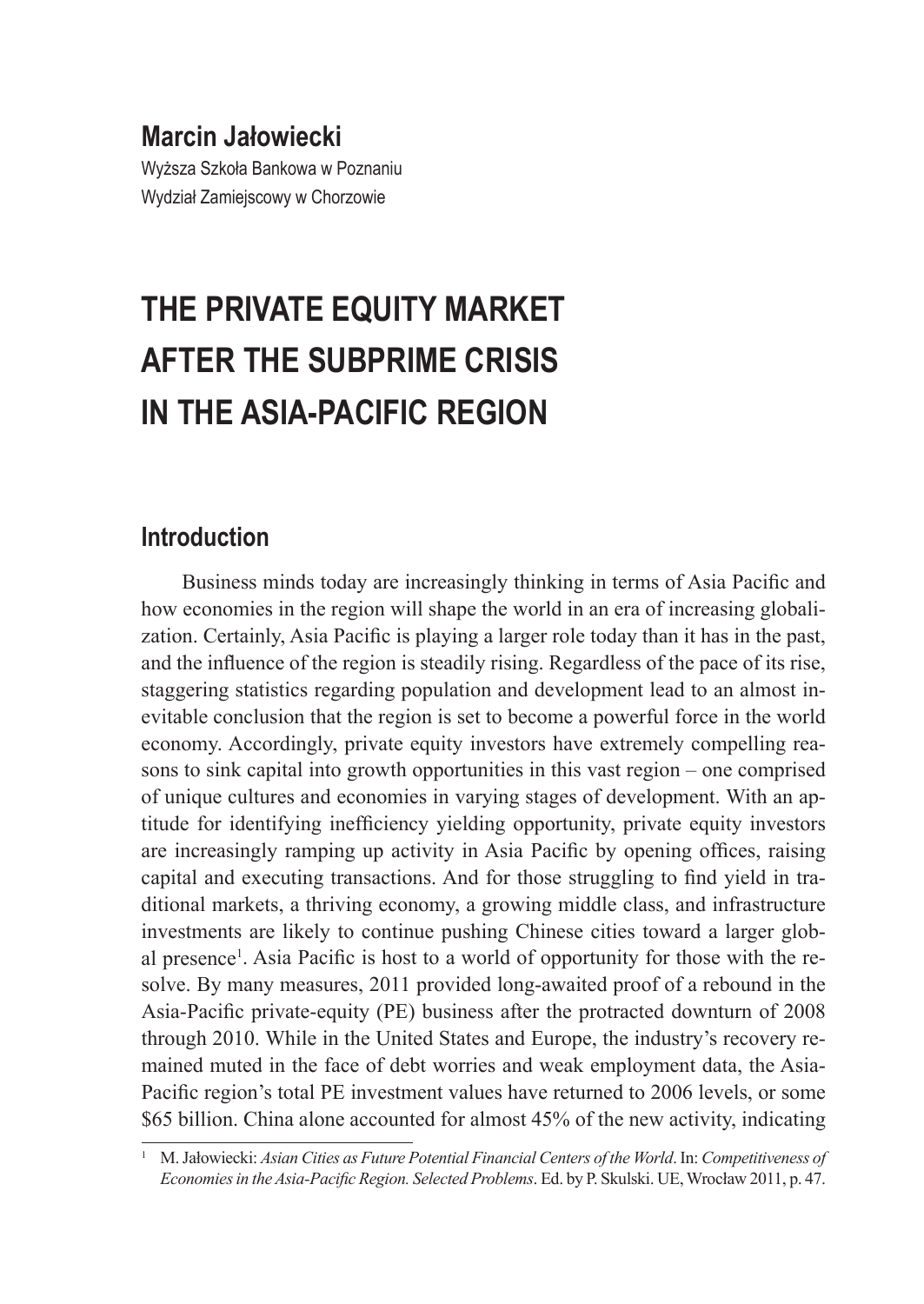that the expansion has not been uniform. But even more mature markets, such as Japan and Australia / New Zealand, showed some signs of life. On the whole, the region is now in its strongest position since the global economic crisis. Moreover, although the Asia-Pacific region now accounts for 21% of the global PE industry, that level is still lower than its share of global GDP, which has reached 28%. The region's low PE penetration rate also confirms the likelihood of room for further growth<sup>2</sup>.

The nature of the opportunity is changing quickly and will require industry players to develop new flexibility and capabilities. For example, although China continues to show long-term promise, its slowing growth and rising sophistication will create openings very different from those that arose in even the recent past. Throughout Asia, local players are acquiring new skills that make them sharper competitors and more valuable partners<sup>3</sup>.

## **1. Changes on private equities**

Initially, 2011 appeared to fulfill hopes for a sustained recovery in the global economy, but the ongoing uncertainty in Europe eventually depressed both global GDP figures and market performance. By year end, worldwide real GDP growth had noticeably slowed, hitting 2,7% as all geographies began to falter. Asia and Latin America came in at just under 4%, while in Europe and the United States, growth fell to a paltry 1,9% and 1,5% respectively. Similarly, most major financial indexes (with the notable exception of the Dow) failed to recover from sharp midyear downturns and instead finished 2011 much lower, with losses hovering around  $7\%$  for the FTSE<sup>4</sup> 100, 15% for the DAX<sup>5</sup>, and exceeding 20% in Hong Kong, Shanghai, and Mumbai. The eurozone's protracted debt crisis thus appears to be weighing on the rest of the world, encouraging banks to hoard capital and leaving businesses struggling to overcome reduced credit availability. Paradoxically, even though the tight credit environment has made fund-raising somewhat more difficult for Asia's PE players, it has also increased demand for PE capital and is expected to generate more opportunities for distressed-debt and restructur-

<sup>2</sup> K. Honda, B. Roy et al.: *Private Equity Asia-Pacific: Rebounds, Globalization, and Other Tales.* March 2011; K. Honda, B. Roy et al.: *What we Talk About When we Talk About… Private Equity in Asia.* January 2010.

<sup>&</sup>lt;sup>3</sup> New frontiers, such as Indonesia, Vietnam.

<sup>4</sup> More on: www.ftse.com.

<sup>5</sup> More on: www.bloomberg.com/quote/DAX.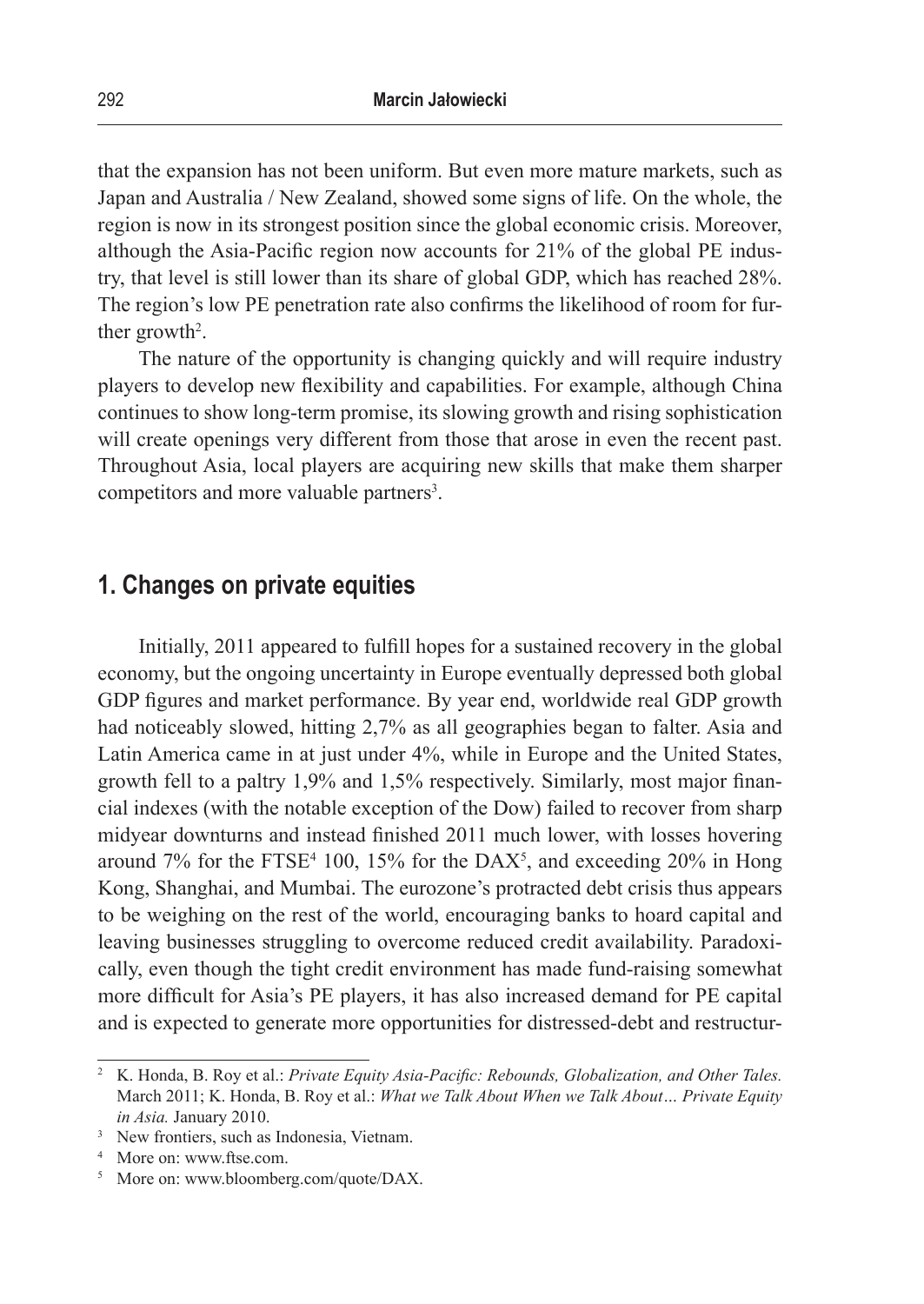ing deals. Together, these factors are a major reason that investments appear to be moving to Asia, and PE firms appear to be undertaking a corresponding reallocation of global talent<sup>6</sup>.



1 Includes buyouts, turnaround, private investments in public equity, expansion, pre-IPO, and mezzanine.

2 United States and Canada 3 Includes Asia, Europe, and North America.

4 Nominal GDP.

Figure 1. Private equity investments by value and region 2005-2011

Source: AVCJ, www.avcj.com; Capital IQ, *www.capitaliq.com*; Global Insight, *www.insightglobal.net*; Recof M&A, w*ww.recof.co.jp*; McKinsey analysis, In: Ch. Bhagat, K. Honda, V. Pandit, G. Pinshaw, B. Roy, Y. Yoo, Private Equity Asia-Pacific: Is the Boom Back? McKinsey & Company, Beijing 2012, p. 2.

Furthermore, there seems to be little risk that the market will soon become saturated. As a percentage of GDP, PE penetration rates remain low in comparison with those in PE's traditional homelands of the United States and United Kingdom – even in the mature economies of Japan and Australia / New Zealand, and even in hot spots such as mainland China and Southeast Asia. The ratio of PE investments to M&A activity shows a similar pattern in these Asia-Pacific markets, with only Greater China's figure of 23% approaching the 25% shown in the United Kingdom or the 28% in the United States<sup>7</sup>.

<sup>6</sup> The search for growth Global Private Equity Report 2012. Grant Thornton International, London 2012, p. 28-29.

<sup>7</sup> Investment Report towards a New Generation of Investment Policies 2012, Towards a New Generation of Investment Policies. United Nations Conference on Trade and Development, Geneva 2012, p. 149.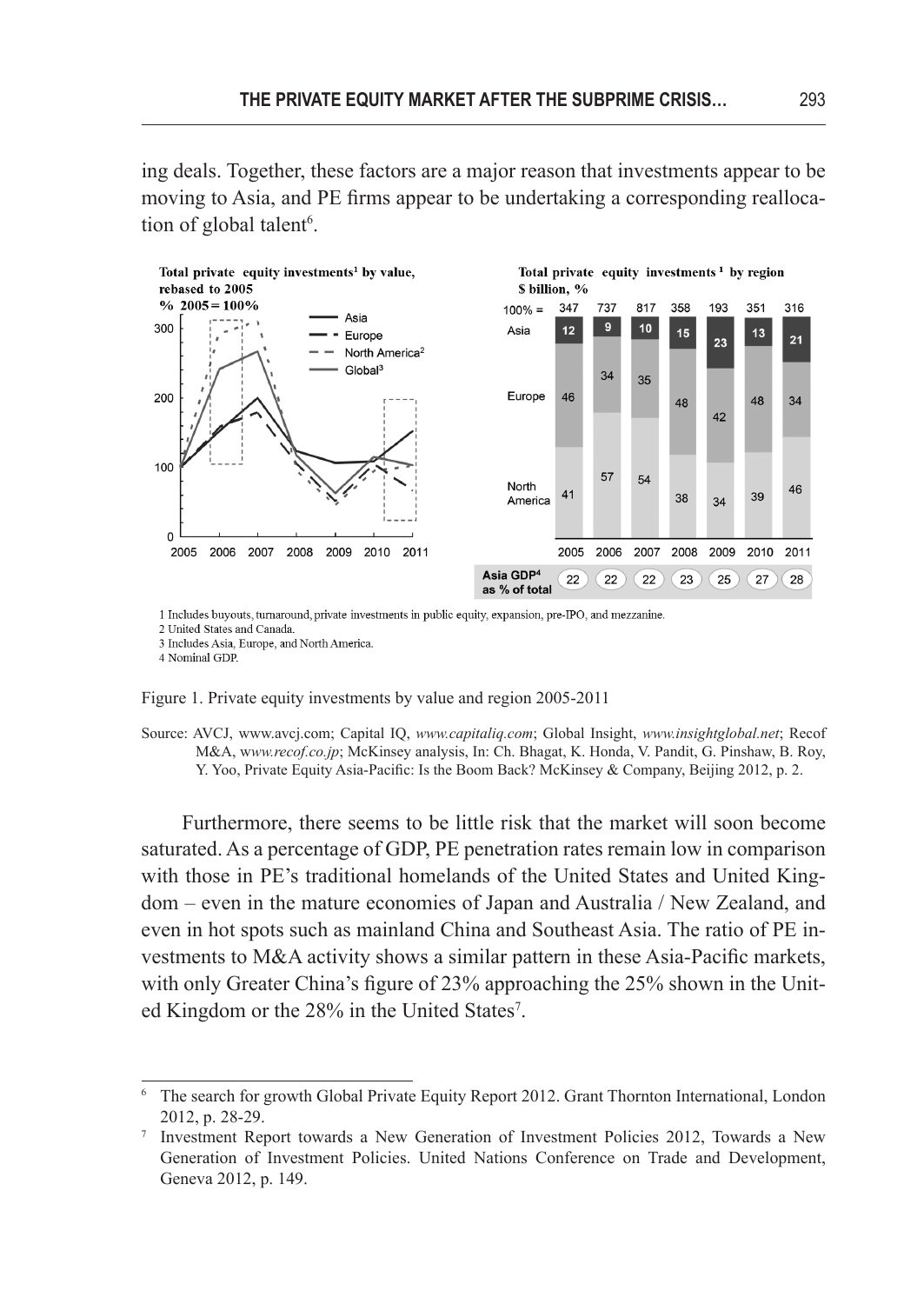

1 Private equity. 2 Driven by large direct investments in financial services by sovereign wealth funds and pensions.

Figure 2. Private equity investments to nominal GDP and to M&A

Source: AVCJ; Capital IQ; Recof M&A; Global Insight, McKinsey analysisin, op. cit., p. 3.

Yet within Asia, the six principal markets show vastly different growth trajectories. The expansion of Greater China's PE industry – currently almost 45% of the Asia market by total investment value – has only accelerated since 2008, while recovery elsewhere remains comparatively modest<sup>8</sup>.

These differences, combined with the wide range in the PE industry's maturity across Asia, have a significant effect on the investment stages that prevail in each Asian market. In Japan and Australia / New Zealand, the two most developed PE markets, buyouts predominate. At the other extreme, 60% of India's investments are at the expansion stage<sup>9</sup>. In between, China's investments are divided almost equally among mezzanine/pre-IPOs, expansions, and private investments in public equity (PIPEs).

<sup>8</sup> Ch. Bhagat, K. Honda, V. Pandit, G.Pinshaw, B. Roy, Y. Yoo: *Private Equity Asia-Pacific: Is the Boom Back?* McKinsey & Company, Beijing 2012, p. 3.

<sup>9</sup> www.forbes.com/sites/kenrapoza/2012/10/22/private-equity-prefers-india-but-regulatoryuncertainty-still-worrisome/the private equity market after the subprime crisis in the Asia-Pacific region.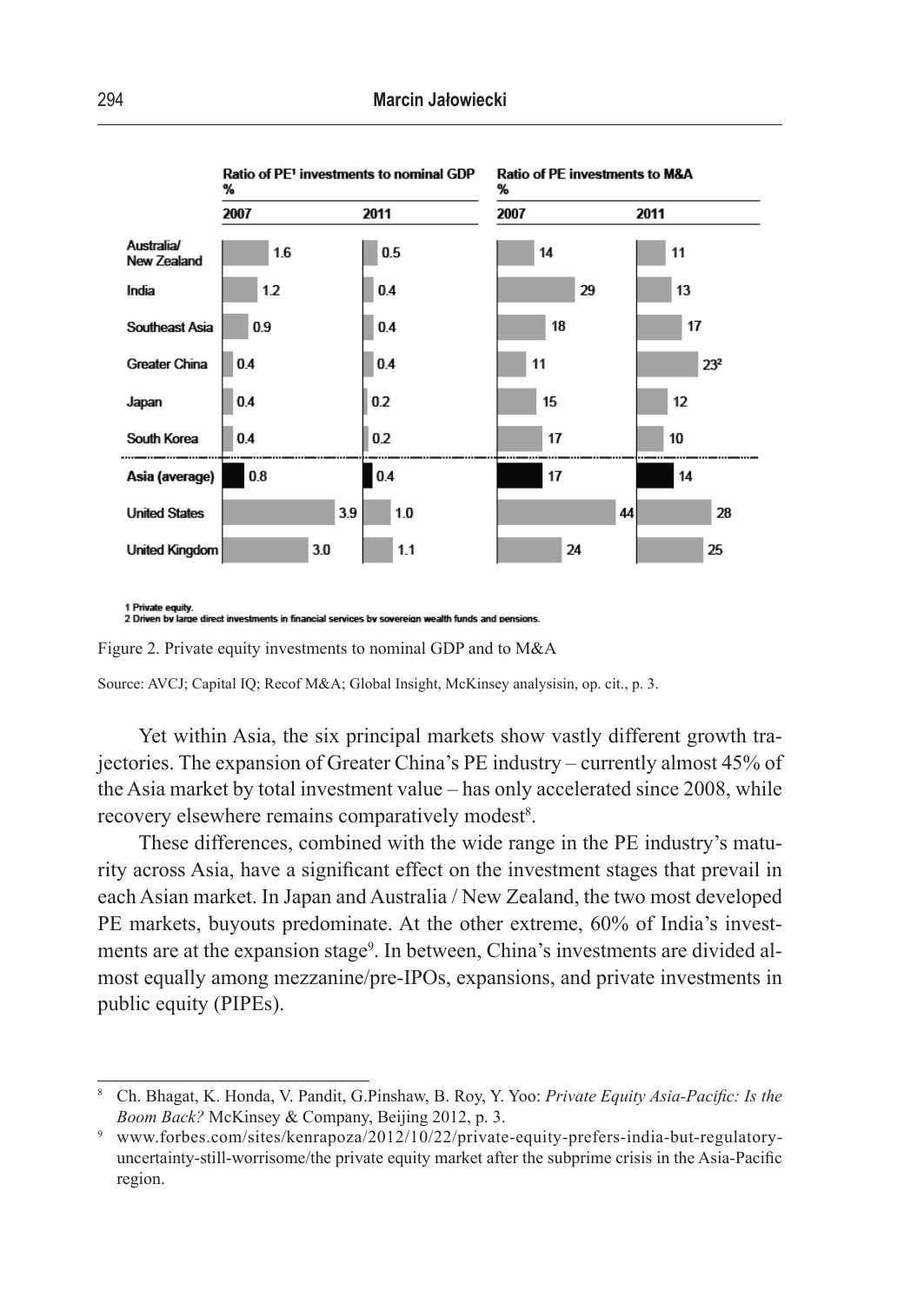

1 Includes buyouts, expansion, private investments in public equity, pre-IPO, mezzanine, and tumaround.<br>2 Greater China consists of China, Hong Kong, Macau, and Taiwan.<br>3 Southeast Asia includes Brunei, Cambodia, Indonesia

Figure 3. Value of private equity investments in six markets

Source: AVCJ; Recof M&A; McKinsey analysis, op. cit.



1 Columns may not sum due to rounding.

1 Columns may not sum que to rounding.<br>2 Greater China consists of China, Hong Kong, Macau, and Taiwan.<br>3 Southeast Asia includes Brunei, Cambodia, Indonesia, Laos, Malaysia, Myanmar, the Philippines, Singapore, Thailand, 4 For Japan, only data for buyouts and private investments in public equity are available.

Figure 4. Value of private-equity investments by financing stage in year 2005-2011

Source: AVCJ; Recof M&A; McKinsey analysis, op. cit., p. 4.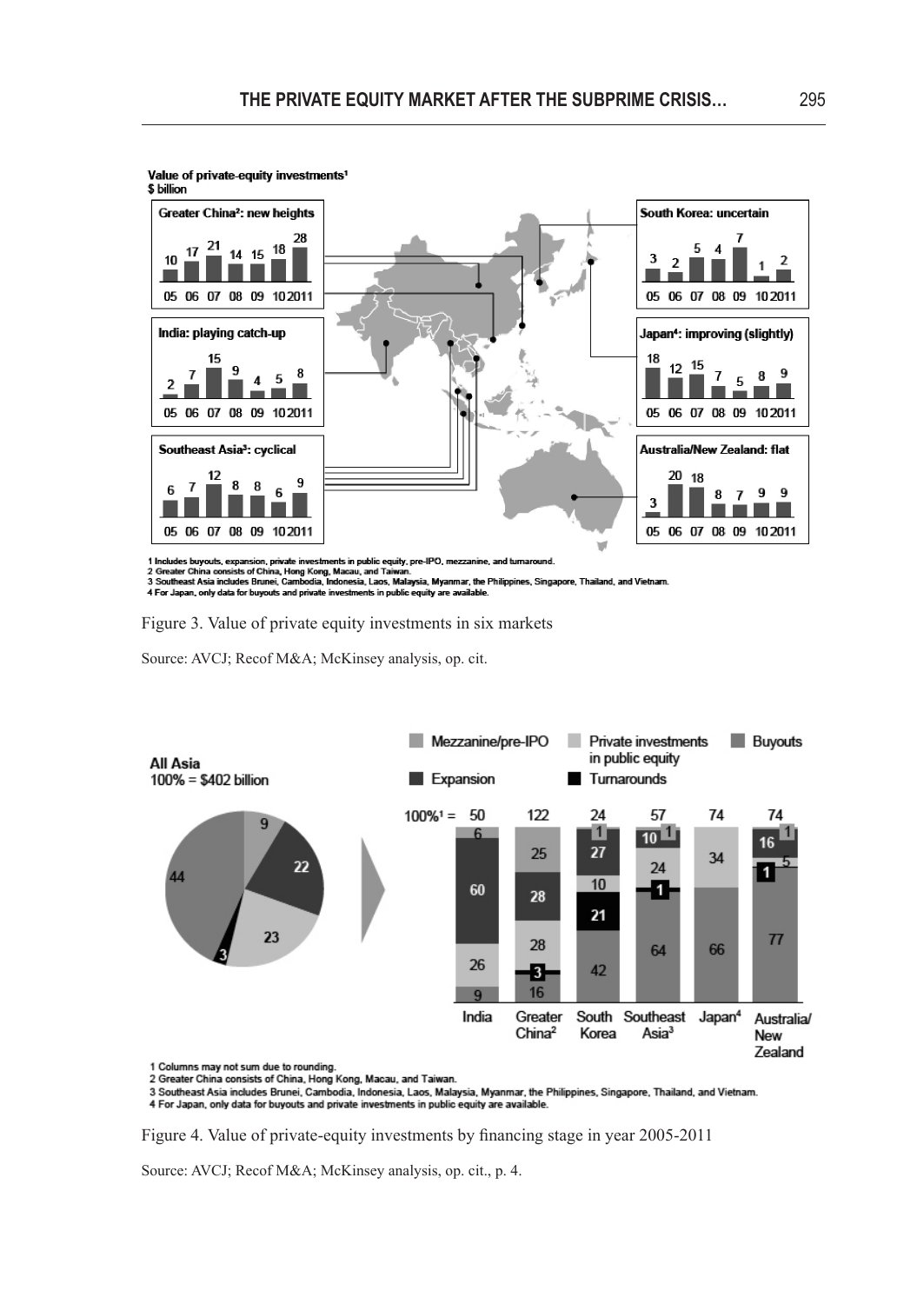## **2. Details of the transaction**

If there is an overarching conclusion from the Asian PE deal data for 2011, it is that smaller deals are driving much of the industry's growth. Across Asia as a whole, PE deal volume – the number of PE deals completed in a given year – has more than doubled over 2010. But the average deal size is substantially smaller. Deal volume: Recovery comes to Asia. Outside Asia, PE deal volume remained largely stagnant in 2011, after a partial recovery in 2010 from the lean years of 2008 and 2009. Europe's 2011 volume rose only 2,1% and North America's an even smaller 1,3% over 2010, leaving both regions still somewhat behind their 2007 figures<sup>10</sup>. Asia's story has been different. Its deal - volume decline was deeper and longer, lasting through 2010. But in 2011, the region's volume figures more than doubled, mainly the result of a six fold rise in expansion - stage deals. Although Asia is still down almost 30% compared with before the 2008-2009 economic crisis, the dramatic turnaround may mark the beginnings of a deeper shift in global deal flows<sup>11</sup>.



Figure 5. Private equities deal volume in year 2005-2011

Source: AVCJ; Capital IQ; Recof M&A; McKinsey analysis, op. cit.

Within that increased volume, one distinctly Asian characteristic showed few signs of change in 2011: minority deals continue to dominate the landscape in most Asian markets. With the exception of Australia/New Zealand, across Asia

<sup>&</sup>lt;sup>10</sup> Investment Report towards a New Generation of Investment Policies  $2012...$ , op. cit., p. 163.

<sup>11</sup> Ibid., p. 4.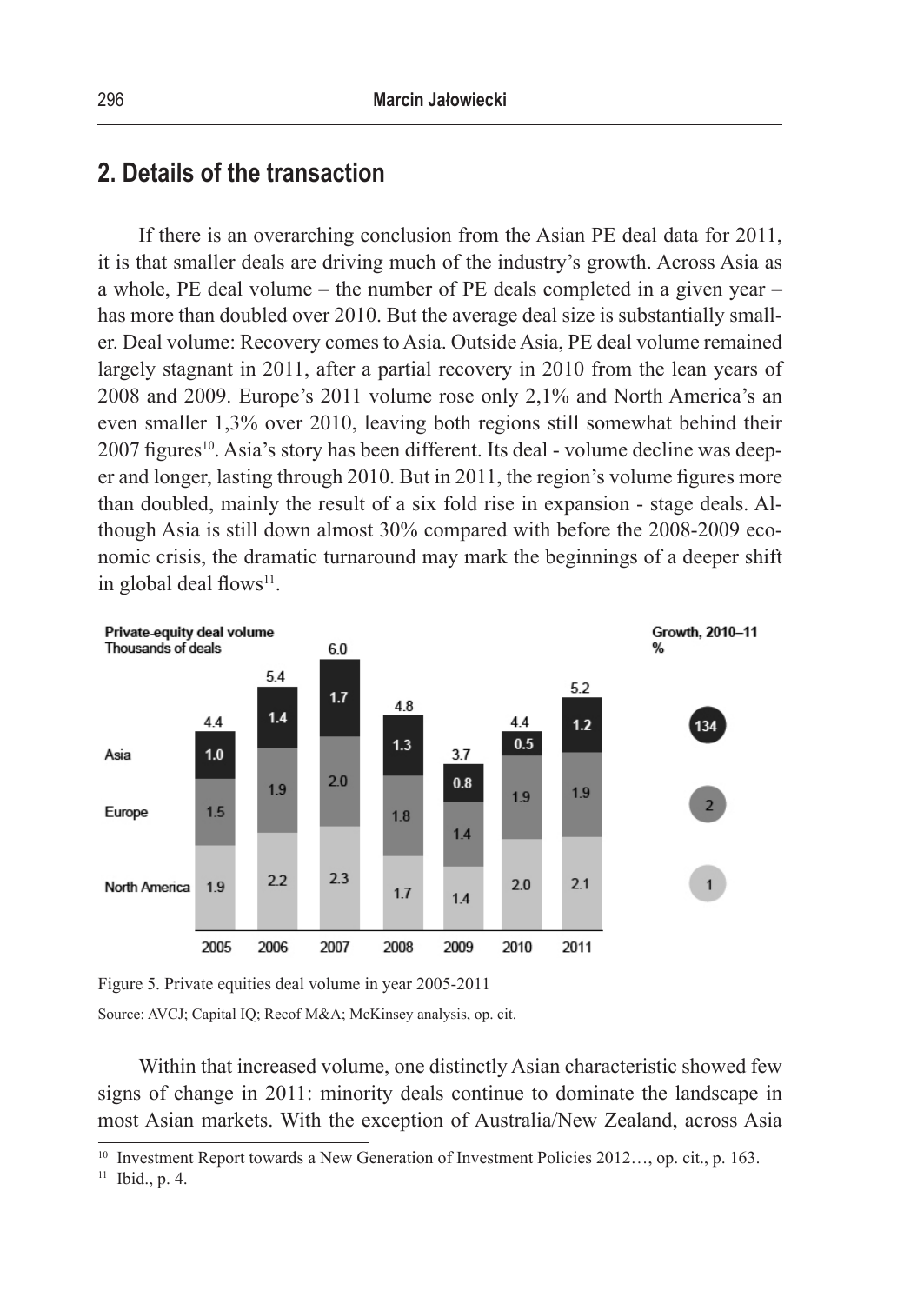minority deals account for at least two  $-$  thirds of all PE deals, rising to a high of 94% in India<sup>12</sup>. Even in advanced – market Japan, the minority – deal share is 69%. GPs that invest in Asia must therefore remember that taking effective control of a company is still difficult in most Asian countries, whether because of market dynamics or regulatory controls<sup>13</sup>.





Figure 6. Details of the transaction in year 2005-2011

Source: AVCJ; Recof M&A; McKinsey analysis, op. cit., p. 5.

Deal values: Small caps dominate. As welcome as the recovery in deal volumes has been, however, the total value of PE deals around the world in 2011 remained far below that in 2007. Asia was in better shape than Europe or North America, but only by comparison. Europe's total deal values, after doubling between 2009 and 2010, sank in 2011 by one-third, leaving it at more than 60% below the 2007 figure. North America eked out 6% growth in 2011, but the final result was two – thirds lower than in 2007. Asia's much healthier growth figure  $-40\%$  – brought the region closer to its 2007 performance, although the gap between the two years was a still – large 24%. Asia's percentage of the total global deal value has therefore doubled, from 10% in 2007 to 21% in 2011. But the more important lesson for the PE industry is that growth in value is lagging behind growth in deal numbers in almost every Asian market.

#### <sup>13</sup> Ibid.

<sup>12</sup> More on: www.indiavca.org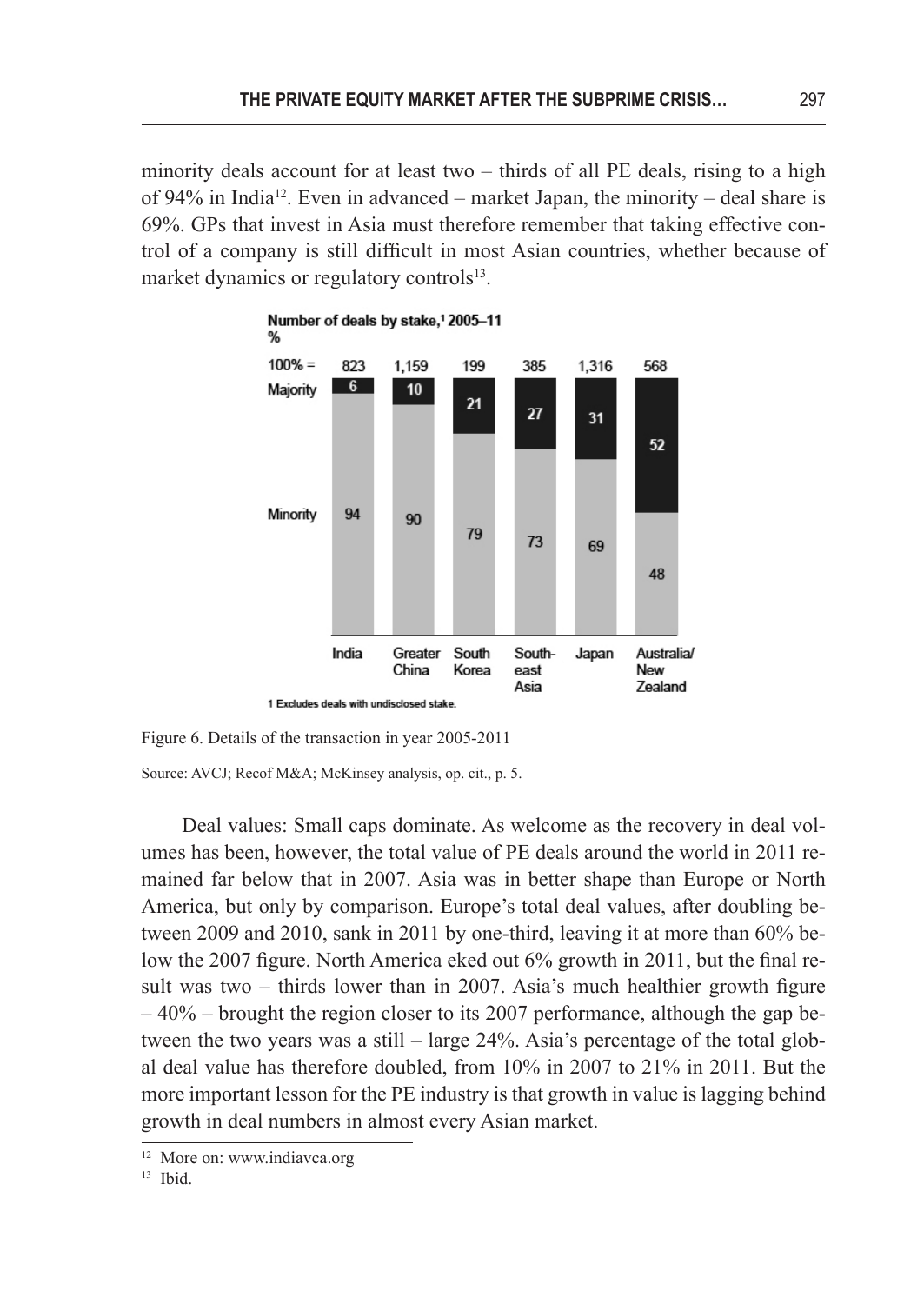Accordingly, one of the year's most striking changes was the proliferation of smaller transactions. The number of Asian deals valued at less than \$100 million more than doubled. Meanwhile, the larger deals that garner the most attention<sup>14</sup> showed much less dramatic growth, rising from 16 in 2010 to 24 in 2011, a total that remains well below the 2007 peak of 3715.



Figure 7. Private equities deals by size in year 2005-2011

Source: AVCJ; Recof M&A; McKinsey analysis, op. cit., p. 5.

Should this trend toward smaller deals continue, GPs will need to undertake several strategic and operational changes. The initial question is to decide whether to pursue deals that do not meet traditional investment criteria. GPs that answer yes will need stronger networks with "rainmakers," reaching beyond the traditional circle of investment banks. GPs may also need to examine their business models to find economies of scale in a higher-volume, lower-value approach. Finally, they will also need to assess more deeply the types of opportunities they pursue given changing deal structures, both at initial investment and at exits. Whether players should target any broad industry categories is less clear. A review of available data going back to 2006 shows few patterns emerging. By volume, the six sectors into which it had classified the data have remained remarkably stable, despite huge variations in the total number of deals completed in Asia

<sup>&</sup>lt;sup>14</sup> That is, those valued at more than \$ 500 million.

<sup>15</sup> Ibid, p. 5.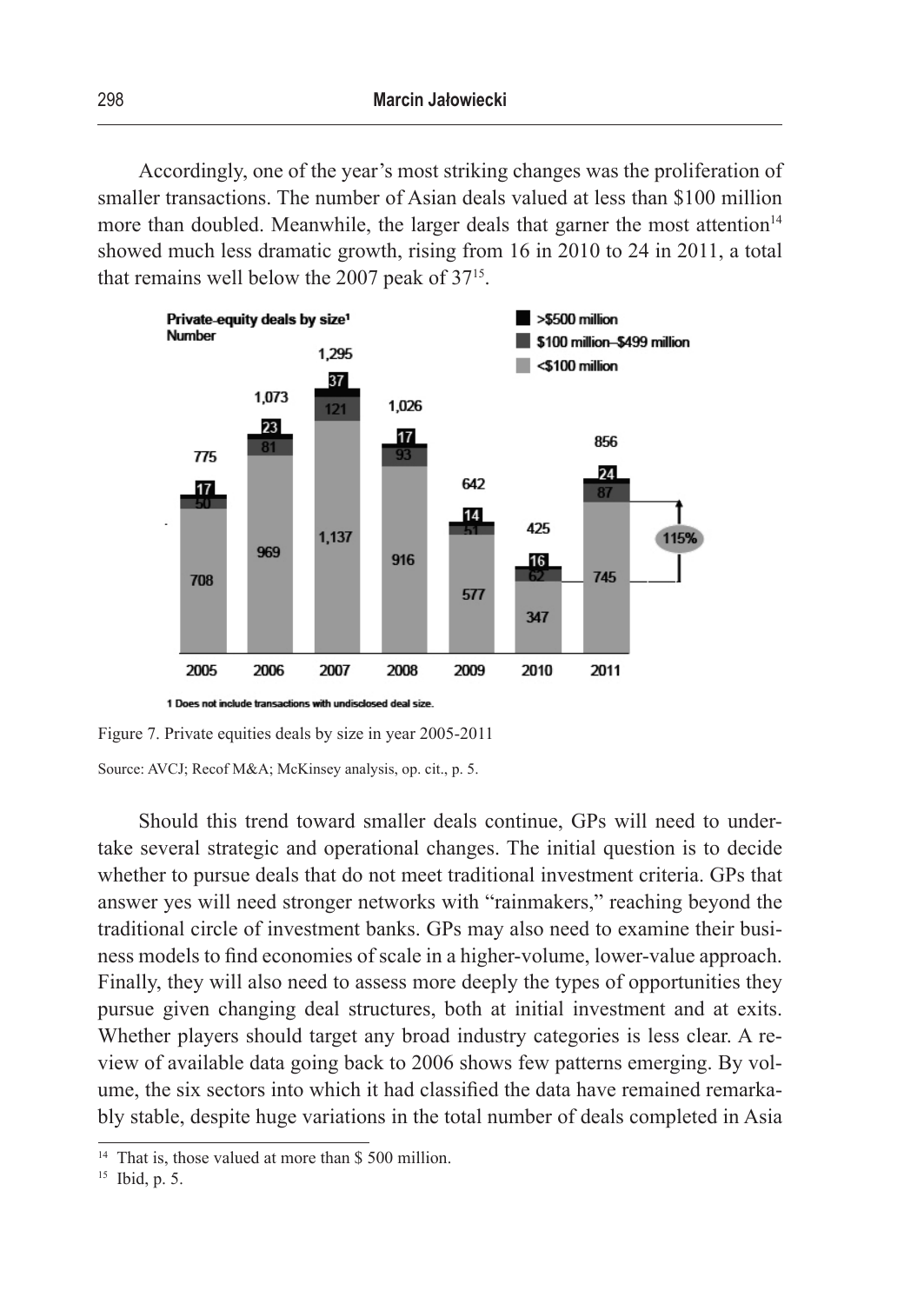over the past several years. The value data show greater fluctuation by sector, but the services (including financial and nonfinancial) and consumer sectors are clear favorites.



2 Columns may not sum due to rounding.<br>2 Columns may not sum due to rounding.<br>3 Spike in value of "other" category due to large deals in medical and transportation sectors

Figures 8. Value and number of deals by sector in year 2005-2011

Source: AVCJ; Recof M&A; McKinsey analysis, op. cit., p. 6.

# **3. Investor nationality**

Whereas foreign GPs' share of Asia's PE market rose in 2010, 2011 saw a resurgence among local players. Across Asia, local entities are now the sole GPs for 28% of all deals by value, up from 18% the year before. "Mixed" deals involving both foreign and local players also increased in value from 19% in 2010 to 31% in 2011, as the parties continued to integrate their respective capabilities more closely. Local investors' prominence across the different markets, particularly in Australia/New Zealand, Greater China, and Japan<sup>16</sup>.

<sup>&</sup>lt;sup>16</sup> Private Equity & Principal Investors Practice, Private Equity's New Asian Strength, McKinsey & Company, Beijing 2012, p. 3.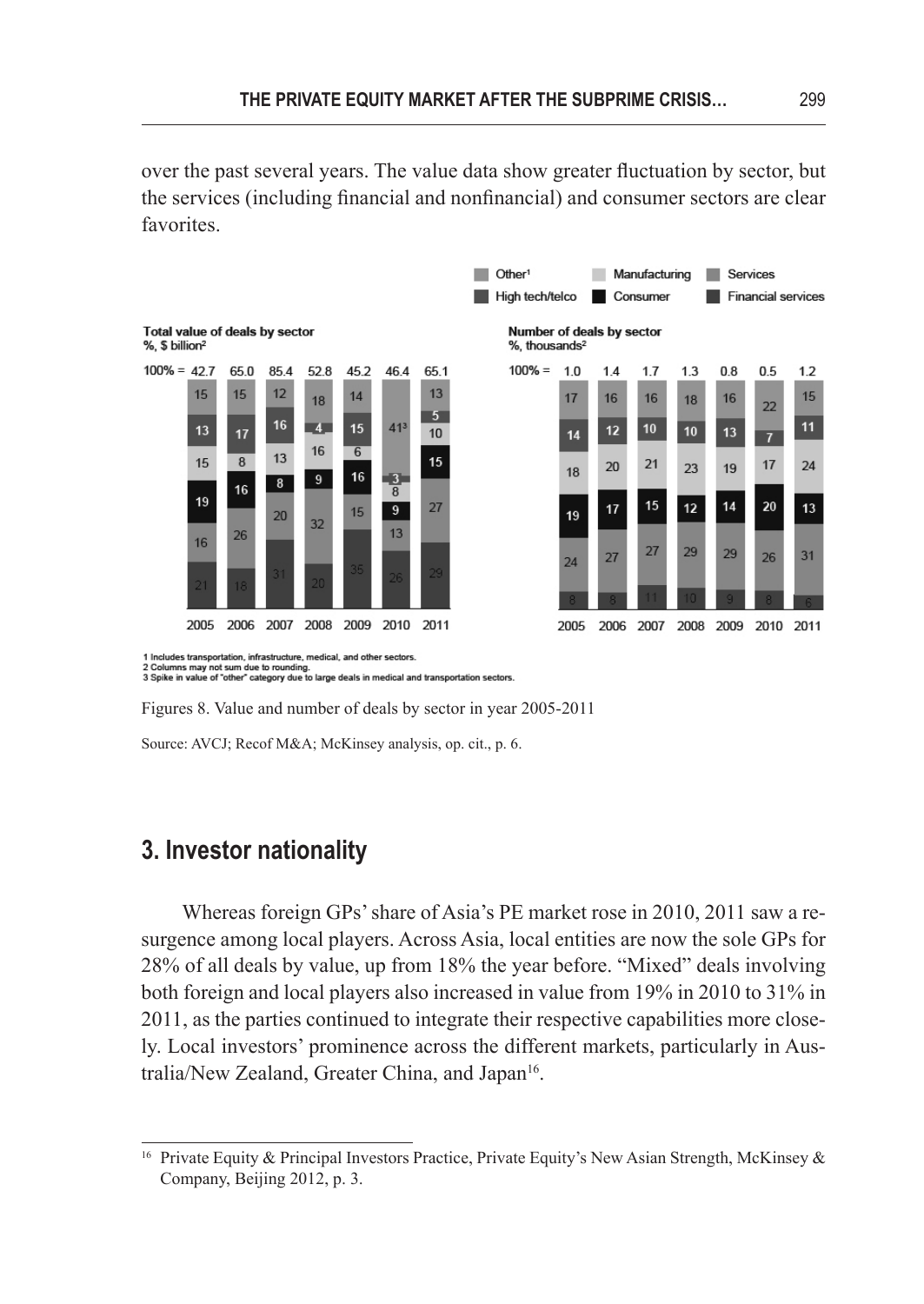# **4. The top deals for the year**

The largest deals of the year did not necessarily occur in the highest-growth markets. A review of Asia's top 10 PE investments for 2011 shows that although Greater China (which includes Hong Kong) took five slots, (comparatively) slowgrowing Japan and Australia / New Zealand<sup>17</sup> each took two, with a Japanese deal taking the top position. Accordingly, much of the sector's expansion across Asia appears to result from smaller transactions that attract less notice<sup>18</sup>.

Table 1

| Target       |                                | Investor                                                                                  | Deal size<br>\$ million <sup>2</sup> | Industry              | Country      |
|--------------|--------------------------------|-------------------------------------------------------------------------------------------|--------------------------------------|-----------------------|--------------|
|              | 1 Skylark                      | Bain Capital                                                                              | 2,072                                | Services              | Japan        |
|              | 2 KFC Holdings                 | CVC Capital Partners; Johor Corp.                                                         | 1,649                                | Consumer              | Malaysia     |
| 3            | Alibaba Group                  | DST Advisors; Silver Lake; Temasek<br>Holdings; Yunfeng Capital;<br>undisclosed investors | 1,600                                | Services              | China        |
|              | 4 MYOB                         | Bain Capital                                                                              | 1.253                                | High tech/<br>telecom | Australia    |
| 5.           | Grand China Air                | Hangzhou Jiuzhi Investment<br>Management; Zhejiang Longsheng Group                        | 1.232                                | Transport             | China        |
| 6            | 360buy.com/<br>JingDong Online | DST Advisors; Tiger Global<br>Management; undisclosed investors                           | 1.000                                | Services              | China        |
| $\mathbf{7}$ | New China Life Insurance       | AXA PE; CICC Investment<br>Management; CITIC PE; Hony Capital                             | 984                                  | Financial<br>services | China        |
| 8            | Tsubaki Nakashima              | Carlyle                                                                                   | 807                                  | Manufacturing         | Japan        |
| 9            | <b>Television Broadcasts</b>   | Charles Chan Kwok Keung; Madam<br>Cher Wang; Providence Equity<br>Partners                | 806                                  | High<br>tech/telecom  | Hong<br>Kong |
| 10           | Valad Property Group           | Blackstone                                                                                | 753                                  | Financial<br>services | Australia    |

The region's top deals in 2011

1 Does not include private-equity investments by non-private-equity players.<br>2 Total deal size as reported in AVCJ

Source: AVCJ; Recof M&A; McKinsey analysis, op. cit. p. 7.

<sup>&</sup>lt;sup>17</sup> More on: www.kingsalmon.co.nz.

<sup>18</sup> Ibid., p. 6.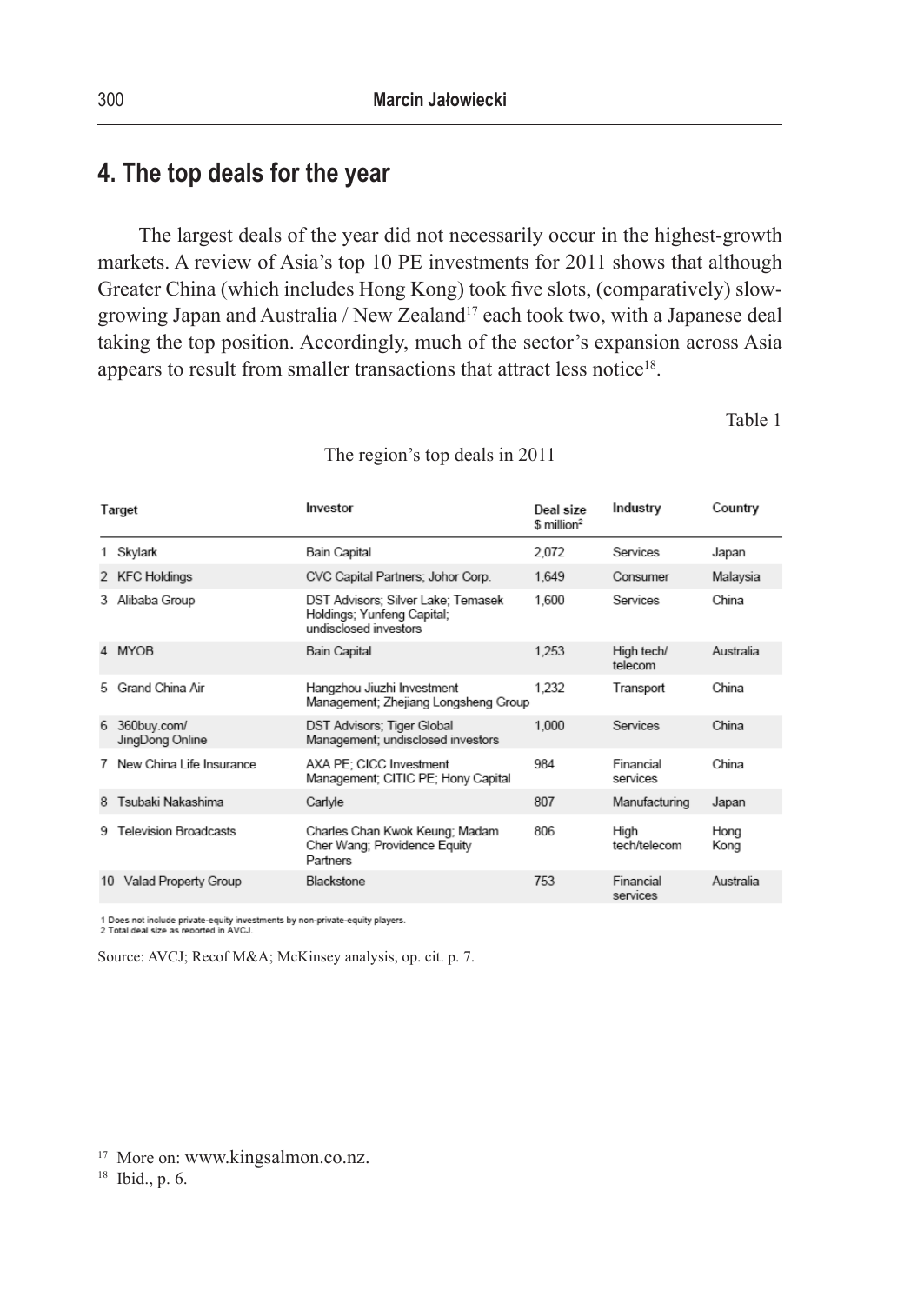# **5. The volume and value of private equities**

In North America and Europe, both the volume and value of exits continued a recovery that started in 2010. In Asia, however, both the volume and value of exits dropped as a consequence of the unusually poor performance in local public equities markets. At the same time, the nature of those exits has changed. Market volatility has reduced the attractiveness of IPOs around the world. And in Asia, notwithstanding such notable flotations as Samsonite International<sup>19</sup> and Sinovel Wind20, the total value of IPOs halved in 2011 over 2010, and volume dropped 17%. Trade sales became the leading form of exit deal, accounting for 51% of the total exit volume<sup>21</sup>



<sup>1</sup> Columns may not sum due to rounding

Figure 9. Total value of IPO in 2005-2011

Source: AVCJ; McKinsey analysis, op. cit. p. 8.

<sup>&</sup>lt;sup>19</sup> More on: www.samsonite.com.

<sup>20</sup> More on: www.sinovel.com/en/index.aspx.

<sup>21</sup> Investment Report towards a New Generation of Investment Policies 2012…, op. cit., pp. 23-24.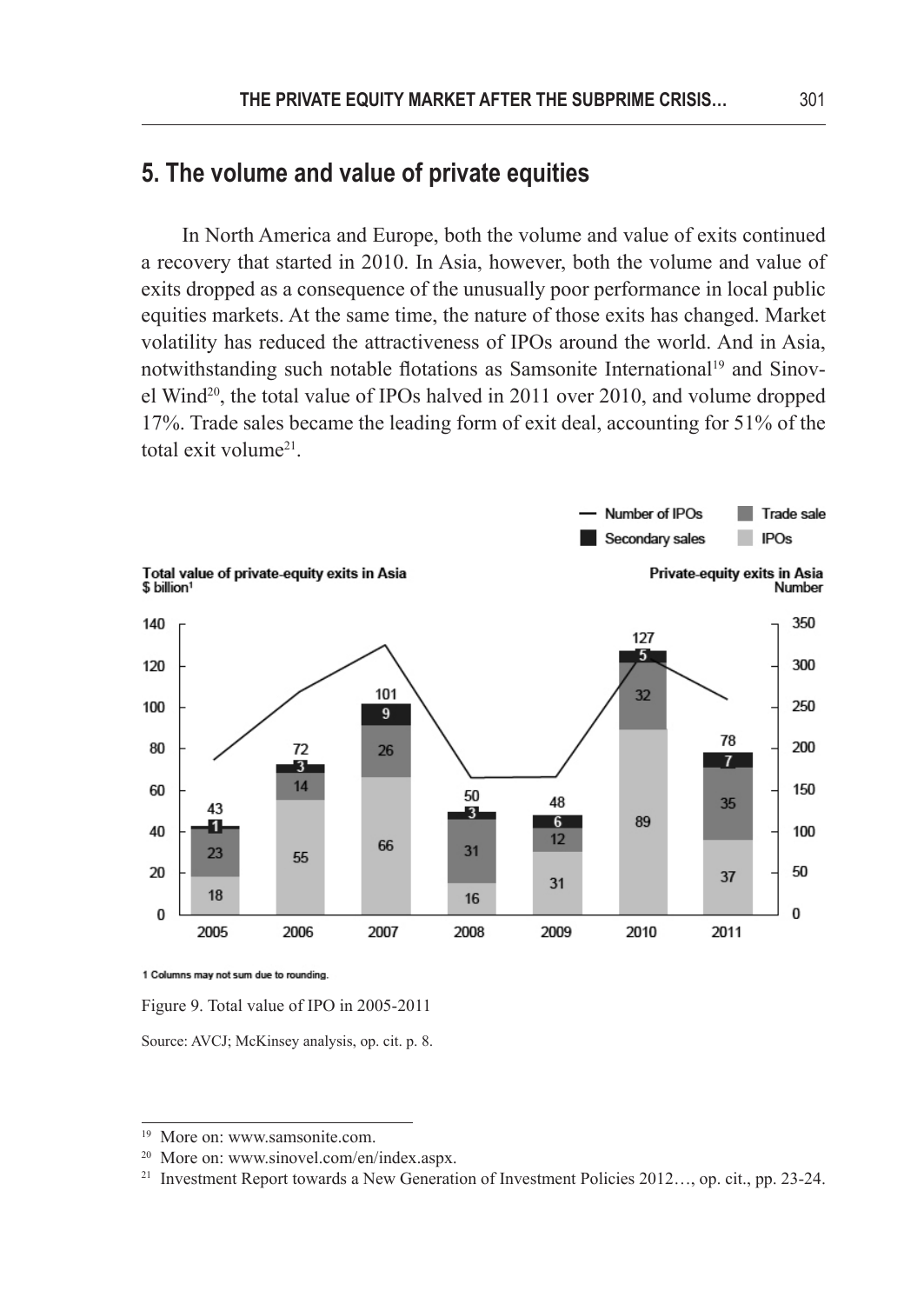By contrast, the proportion of secondary sales across Asia has remained relatively constant over time, averaging  $7\%$  of total volume over the  $2005 - 11$ period – a figure we believe has the potential to increase in the coming years. Roughly \$ 220 billion worth of deals were made between 2006 and 2008, and GPs adhering to the usual five-to-seven-year holding period are naturally in selling mode. For GPs interested in larger deals, the direct – secondary market could help to fill a need. Macroeconomic issues may also raise total exit numbers; in Japan, for example, the strong yen is an important driver as GPs take advantage of the yen's appreciation against other major currencies to make profitable exits from Japanese investments. European uncertainties are a factor as well, with some European GPs looking to sell Asian portfolio companies to bolster their balance sheets back home.

#### **6. Fund-raising across Asia**

The analysis of fund-raising across Asia as a whole looks at funds raised for Asia regardless of their source. By that measure, the fund-raising picture for Asia does not seem very encouraging at first glance. Although Asia's economy had the strongest growth of the major geographies, its fund-raising increased the least, climbing 31% above 2010 levels, while Europe rose 111%, and the United States 87%. But Asia's very resilience is a large part of the reason the increase is so small: Europe and the United States posted larger percentage gains only because their declines from 2008 to 2010 were so much worse. Fundamentally, even with these caveats, the year 2011 solidified Asia's earlier fund-raising gains to reach a level that was actually higher than in the flush years of 2006 or 2007. Europe and the United States straggled far behind at only about one-third of their 2007 peaks. Asia's share of global fund-raising has therefore risen from 7% in 2007 to  $21\%^{22}$ .

In 2011, China was the focus of many of the major Asian funds that closed. Early indications are that Southeast Asia and India23 may attract additional attention this year, with China continuing to play a leading role.

<sup>22</sup> Ibid., p. 9.

<sup>23</sup> More on: www.indiape.com.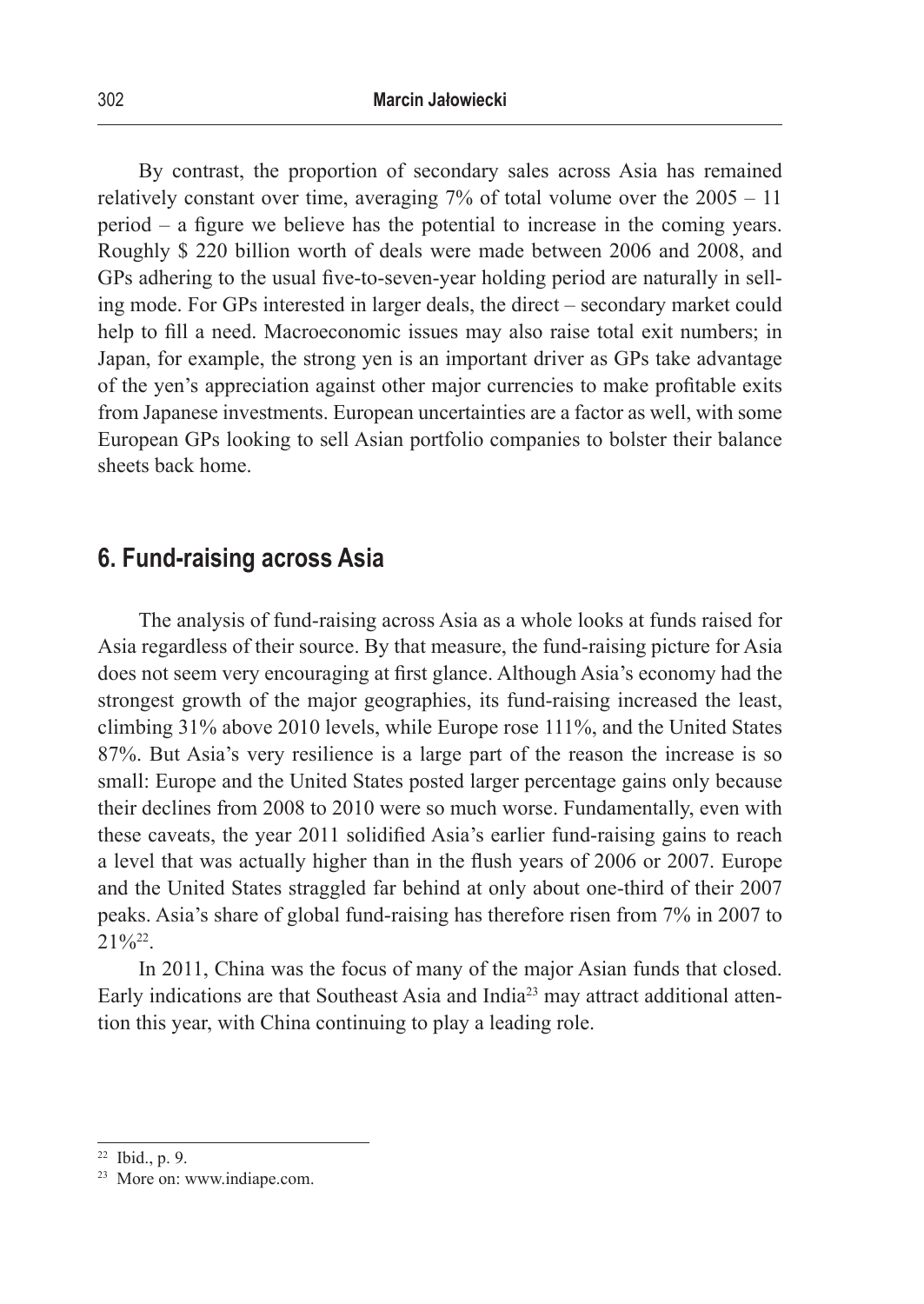

1 Includes balanced, buyout, coinvestment, direct-secondary, growth, late-stage, special-situation, and turnaround funds.<br>2 Columns may not sum due to rounding.<br>3 Data regarding the geographic focus of funds raised by priv

Figure 9. Fund-raising by funds focus in 2005-2011

Source: Preqin, www.preqin.com; McKinsey analysis, op. cit., p. 9.

Table 2

#### A few top funds closed in 2011

| Fund <sup>1</sup>                                     | Fund manager                                                             | Final size,<br>\$ million | Type     | <b>Location focus</b>                                                   |
|-------------------------------------------------------|--------------------------------------------------------------------------|---------------------------|----------|-------------------------------------------------------------------------|
| Baring Asia Private Equity Fund V                     | Baring Private Equity Asia                                               | 2,460                     | Growth   | Greater China, India,<br>Japan, Singapore,<br>South Korea, rest of Asia |
| RRJ Capital Master Fund I                             | RRJ Management                                                           | 2,300                     | Buyout   | Asia                                                                    |
| Shanghai Ruili Emerging Industries<br>Parallel Fund I | Real Power Capital                                                       | 1,108                     | Growth   | China                                                                   |
| New Horizon Capital IV                                | New Horizon Capital                                                      | 1,050                     | Growth   | China                                                                   |
| Primavera Capital Fund I                              | Primavera                                                                | 1,000                     | Buyout   | China                                                                   |
| CPE China Fund                                        | CITIC Private Equity Funds<br>Management Co., Ltd.                       | 990                       | Growth   | China                                                                   |
| Northstar Equity Partners III                         | Northstar Capital LLC                                                    | 820                       | Buyout   | Indonesia                                                               |
| Zheshang Industrial<br><b>Investment Fund</b>         | <b>BOCGI Zheshang</b><br><b>Investment Fund</b><br>Management (Zhejiang) | 782                       | Balanced | China                                                                   |
| Shanghai Prosperity Fund                              | Shanghai Prosperity<br>Fund Management                                   | 760                       | Buyout   | China                                                                   |
| Guangdong SME Direct Equity<br><b>Investment Fund</b> | <b>BOC Yuecai Private</b><br>Equity                                      | 759                       | Buyout   | China                                                                   |

1 Includes only funds with vintages 2011; list is not exhaustive; excludes Hony Fund V, which<br>closed in 2012, and Hony Capital RMB Fund II, whose vintage was 2010.

Source: Preqin; McKinsey analysis, op. cit., p. 10.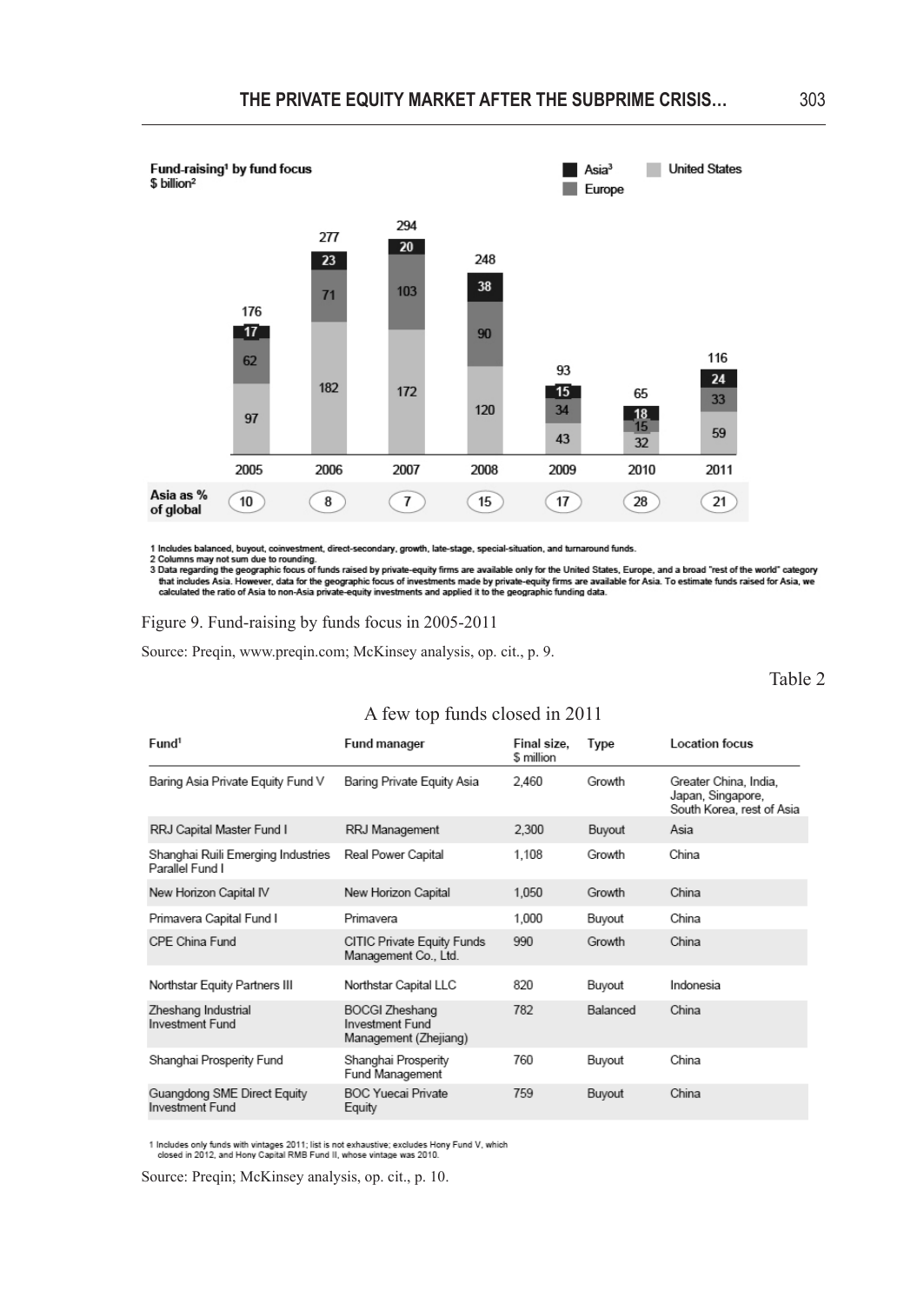## **Conclusions**

Underlying 2011's favorable results – especially the return of deal flow to a higher level than at any time since the 2008-2009 financial crisis – are several deeper shifts that will guide the evolution of the private-equity industry across Asia for the coming years. The real opportunity therefore lies in understanding the many transformations currently under way. For example, Asia is becoming a larger source of outbound M&A activity, and partnerships with strategic acquirers are proliferating. "Cornerstone" deals, in which a fund gets into an IPO by agreeing to hold its shares for a certain time, have also continued to grow, although from a small base and at a moderate pace compared with earlier years. And on the exit front, LPs have found that a maturing market for secondary funds has increased investment liquidity and flexibility. At the same time, other recent developments underscore the need to temper optimism about the much-heralded "Asian decade" with China at its center. The Chinese have taken to consumerism with ease, embracing thousands of new products, services, and brands<sup>24</sup>. Most important, questions about the sustainability of China's expansion grew louder in 2011. Nevertheless, those players willing to adjust their strategies and develop new capabilities will continue to find opportunities, both in China and elsewhere. Southeast Asia shows particular promise. Although some observers remain skeptical about Vietnam, others see long-term potential despite considerable hurdles. Meanwhile, Indonesia's size, stability, and economic health are quickly turning it into a magnet for prudent investor attention. And the long-awaited opening of Myanmar could offer a new frontier to investors with an appetite for early-mover advantage.

To understand the deeper changes affecting PE in Asia, we must look to the broader financial landscape as well. Two factors are having a particular impact. The first is a spike in the number and value of corporate outbound M&A deals across Asia as companies globalize: from 1593,00 deals in 2009 for a total \$113 billion to 2,527 in 2011, valued at \$251 billion. The second is volatile stockmarket performance, which has reduced valuations for many potential targets. Each change is providing PE players with new investment strategies. Rising M&A activity encourages cooperation between PE houses and corporate acquirers, while low valuations let PE players take the cornerstone position in welltimed IPOs.

<sup>24</sup> M. Jałowiecki: *China`s Consumer Market by 2020*, In: *Innovation as a Factor of Development of the Asia-Pacific Region Selected Problems*. Ed. by P. Skulski. UE, Wrocław 2012, p. 182.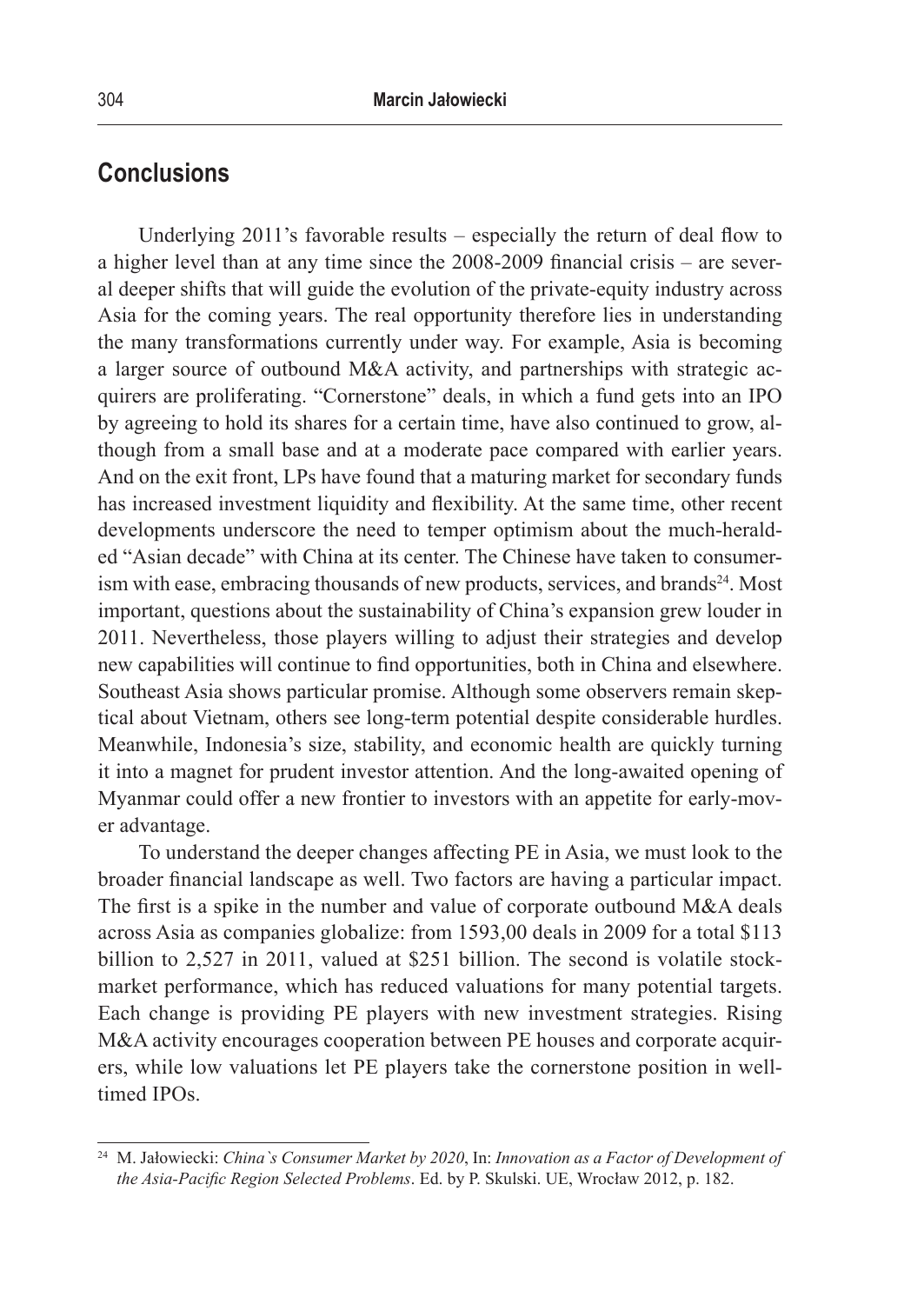The nuances differ in each country, but across Asia local companies are coming to recognize that future growth will depend on their ability to expand their operations regionally and globally. Several leading PE executives in Asia have confirmed that as a crucial – and in some circumstances, the only – ready source of needed expertise, PE players are assuming an increasingly pivotal position in facilitating cross-border acquisitions. In Japan, for example, local economic constraints and a rising yen are forcing companies to seek growth elsewhere, within Asia (excluding Japan) and globally. This reality is reflected clearly in the data in 2011, Japanese corporations' outbound deals reached \$85 billion, almost triple their total value in 2010 and a surprising 23% more than the 2008 pre-crisis peak of \$69 billion. But the concept of outbound deals holds attractions for GPs in the rest of Asia as well: in exchange for providing expertise, the GP gains a strategic partner and additional sources of capital. Indeed, several GPs have started to rethink their investment philosophies in the face of a lower-growth environment, and partnerships with corporations seem like a fitting opportunity. The slowing growth means that in much of the world, including Asia, economic expansion alone no longer sufficiently justifies the basis for an investment. Instead, the opportunities now lie in cost improvement and in synergies. GPs in North America or Europe would probably rely solely on their own operational capabilities to improve a portfolio company's efficiencies, in many Asian markets GPs need additional connections to reach the right targets, weighting the argument toward cooperation with strategic players.

# **THE PRIVATE EQUITY MARKET AFTER THE SUBPRIME CRISIS IN THE ASIA-PACIFIC REGION**

#### **Summary**

By many measures, 2011 provided long-awaited proof of a rebound in the Asia-Pacific private-equity (PE) business after the protracted downturn of 2008 through 2010. While in the United States and Europe, the industry's recovery remained muted in the face of debt worries and weak employment data, the Asia-Pacific region's total PE investment values have returned to 2006 levels, or some \$65 billion. China alone accounted for almost 45% of the new activity, indicating that the expansion has not been uniform. But even more mature markets, such as Japan and Australia / New Zealand, showed some signs of life. On the whole, the region is now in its strongest position since the global eco-